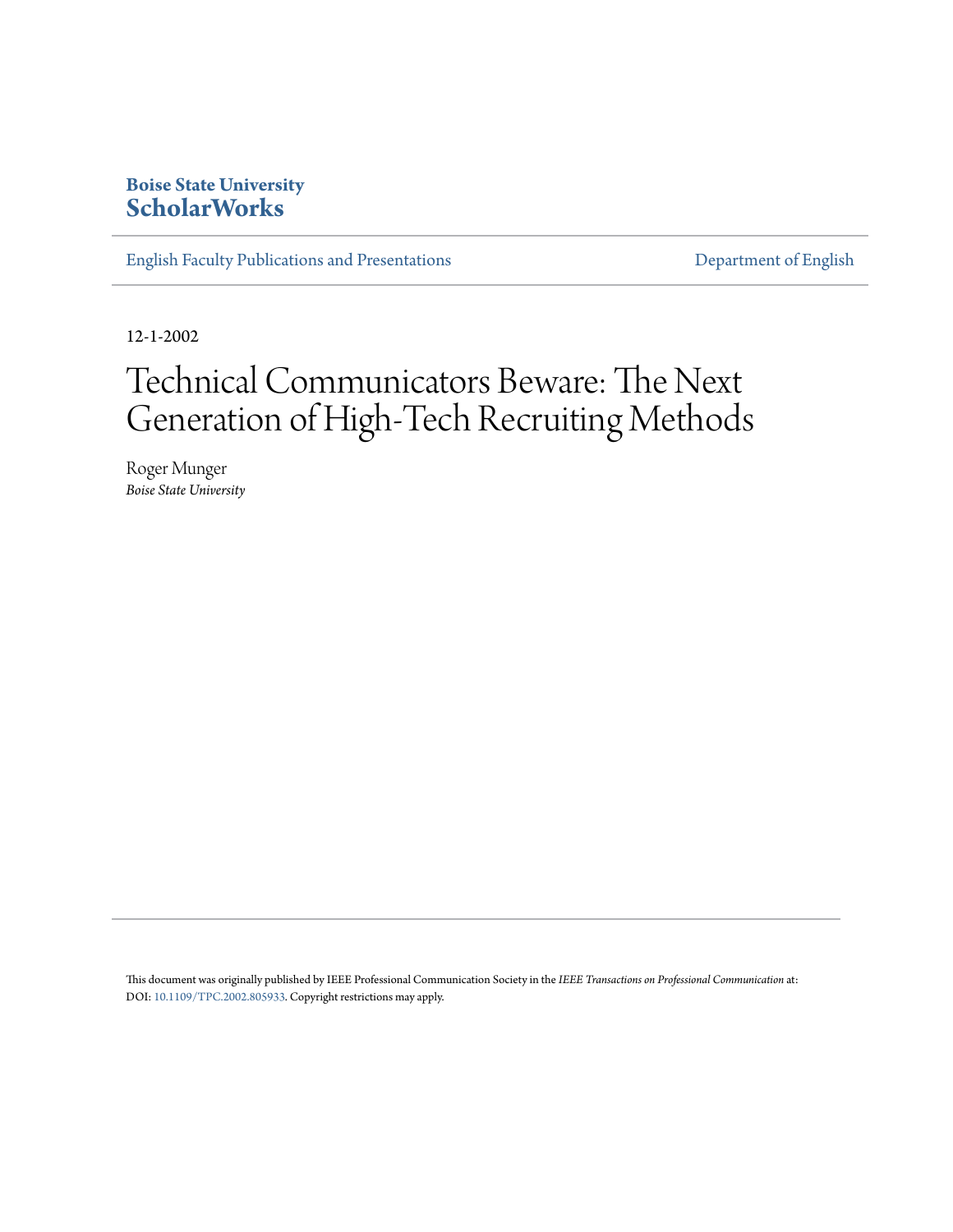# **Technical Communicators Beware: The Next Generation of High-Tech Recruiting Methods**

*Abstract—This article presents an overview of how the internet has changed the way employers advertise vacancies and the way technical communicators search and apply for these openings. First, I explore the evolution of how employers have used the internet as a tool for identifying the best candidate for the job. Next, I review seven specific online recruiting strategies used by employers today. Finally, I describe major mistakes made by online job seekers and offer advice on how best to avoid or minimize these blunders. Included is a list of useful job search resources for technical communicators.*

*Index Terms—Employment, job boards, online recruiting, résumé-management systems, résumés, technical communication.*

**I**n the past, employers advertised open positions in "Help Wanted" sections of local newspapers. Technical communicators diligently scanned the Sunday classified ads for "Writers Wanted," typed their résumés and cover letters, dropped them in the nearest mailbox, and waited for a response. Both employers and job seekers had very few options. For employers, the newspaper industry had a virtual monopoly on the classified ads. Technical communicators read about the latest trend in résumé formats, designing professional portfolios, or approaches to "knock 'em dead" cover letters. However, for these job seekers the search process and application method did not change much until the internet became available.

The internet significantly changed the way employers recruit talent and this way technical communicators apply for jobs. Employers had a new way to advertise openings, and technical communicators had a new way

to search for jobs. As employers developed new methods for their online recruiting efforts, old rules and strategies for job seekers no longer applied. For example, Peter Weddle cautioned, "The new job market is a whole new ball game, and it operates with a totally new set of rules. The techniques for conducting a job search campaign today are completely different from those that worked and worked well just five years ago" [1, p. 3]. Change seems to be the only constant in searching for a job online. Therefore, successful job seekers must continually update their search strategies in response to employers' online recruiting methods.

Online recruiting has become a multibillion dollar business. Already established in large companies by the late 1990s, online recruiting and electronic résumé management methods are now frequently being used by smaller companies as well. Technical communicators who felt that they did not need to know anything about new job search methods

—ROGER MUNGER

Manuscript received September 24, 2002; revised October 14, 2002. The author is with the Department of English, Boise State University, Boise, ID 83725-1525, (email: rmunger@boisestate.edu). IEEE DOI 10.1109/TPC.2002.805933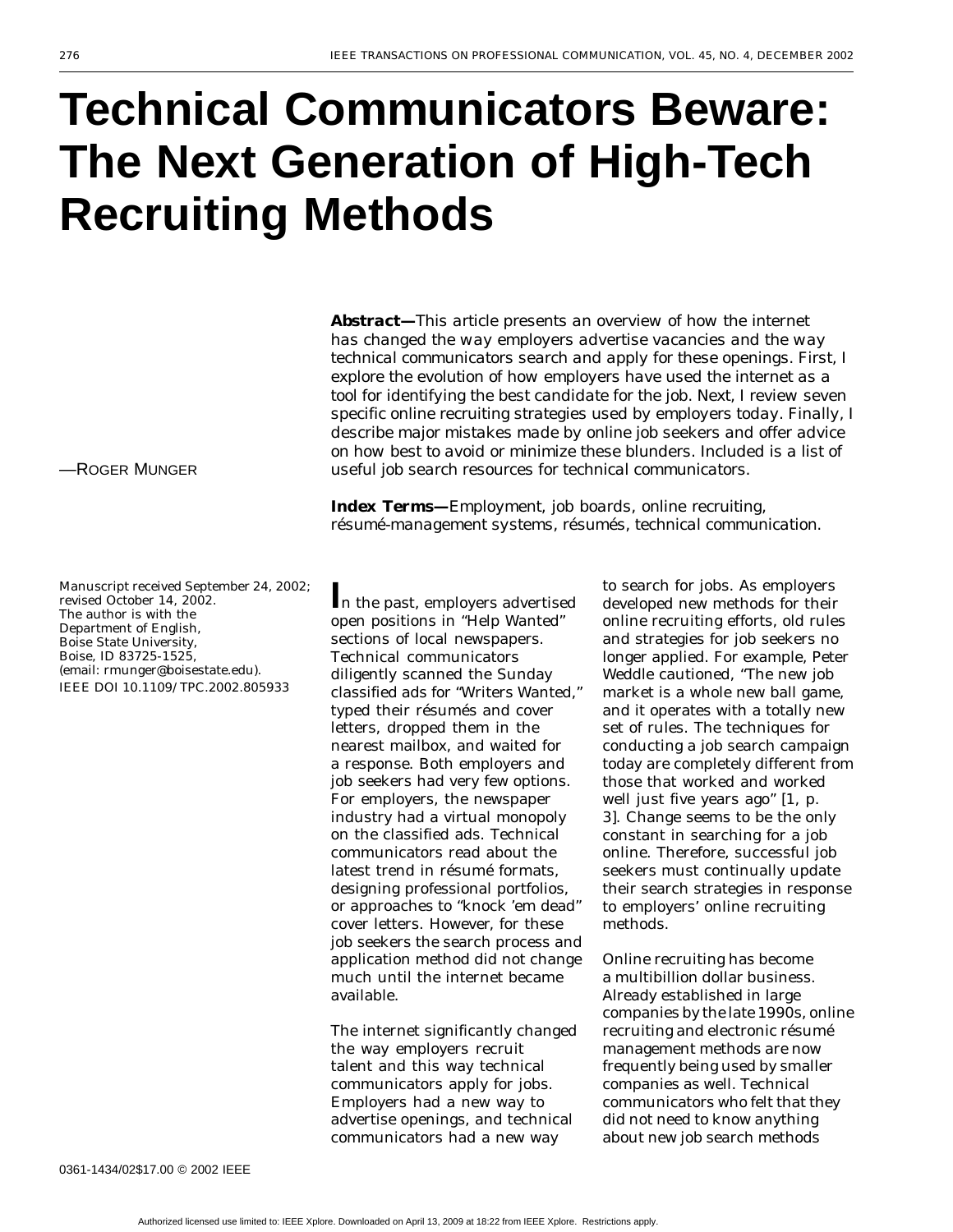because they were only interested in applying for "lone writer" positions at small companies can no longer feel safe in their approach. Joyce Kenney and Thomas Morrow warn, "Just because you are applying to a small company, don't assume your résumé will not be read by a computer" [2, p. 13]. Similarly, online job searches are not just for techies. An article in *Fortune*, for example, reports that "fully 65% of online job seekers hail from nontechnical professions" [3, p. 67]. While some technical communicators and employers are still managing to avoid the internet, this situation is not the norm. Technical communicators are searching for jobs and posting their credentials online at an astonishing pace. In response to the record numbers of job seekers going online, employers are developing newmethodstoattract,sort,screen, evaluate, and hire.

Unfortunately, the internet does not come with a sign announcing, "Job Seekers Beware." With online recruiting methods changing rapidly, job applicants have to learn the new rules as they go. However, in a high-stakes endeavor such as searching for a job, the trial-and-error approach makes many technical communicators uneasy. This article explores employers' new solutions to the old problem of finding the best candidate for the job, and describes several techniques used by online recruiters. It emphasizes steps technical communicators can take to use the internet to improve their chances of getting hired in a tight job market. Although much of this information and advice applies to job seekers from many professions, I draw on examples from my experiences in the technical communication field to illustrate my points.

# **NEW SOLUTIONS TO AN OLD PROBLEM**

The goal is still to efficiently hire and retain the best candidate for the position. However, the

internet and new technology offer employers a variety of resources to help them in achieving their goal. Employers are both reacting to job seekers' online behaviors and attempting to change such behavior.

**Early Online Efforts** Job boards and résumé scanning were the first stage of online recruiting. Job boards were simply websites where employers posted available jobs and job seekers posted résumés. Employers liked job boards because they were cheaper, quicker, and more easily revised than print ads. Job seekers liked job boards because they could shop their résumés to hundreds of employers at once. At the same time, companies were developing electronic methods to manage and sort the huge volume of résumés they received.

As a result, early online efforts focused on résumé storage and retrieval. Recruiters needed an efficient way to store in an electronic format the hundreds of résumés they received each day. Once résumés were properly archived, recruiters needed an efficient way to find those applicants representing the best fit for a specific job opening. To solve the first problem, recruiters turned to scanning résumés. Traditional print résumés received through the U.S. mail or by fax were scanned into databases using optical character recognition technology. While many employers developed their own in-house hardware and software to scan résumés, a number of companies recognized the market need and began selling résumé-scanning services, résumé-scanning technology, and résumé-management (or tracking) software.

Résumé-scanning practices gave job applicants their first indication that traditional job-search practices would not work. Some job applicants were finding that employers could not accurately scan the résumés they had labored hours to create. For example, Baker, DeTienne, and Smart [4] report on the experiences of an MBA student who had his résumé returned because it was not in a format that allowed the company to scan his information. Photocopied and faxed résumés did not always scan properly. Similarly, dark color paper, unusual fonts, underlining, italics, bold, multiple-column layouts, horizontal and vertical rules, tight leading, narrow margins, and graphics all prevented employers from accurately scanning a résumé. Even simple mistakes such as a fold in the résumé running through the middle of a line of text often made the text scan as unrecognizable characters. In response to these problems, career counselors, websites, and books began offering job applicants advice on how to design a scanner-friendly résumé. Savvy technical communicators learned that if given the option of submitting a résumé online or sending a paper résumé, they should select the online option because many employers sent out the paper résumés to be scanned. The online résumé, therefore, got the applicant's credentials into the employer's database quicker.

Once résumés were transformed into electronic data and imported into company databases, employers turned to résumé-management technology. In a study examining how résumé-management systems were being used in Fortune 500 companies, Baker, DeTienne, and Smart found that "54 percent have had their systems for over three years, 30 percent for one to three years, and 16 percent for less than one year" [4, p. 12]. For those companies without a résumé-management system, they reported that 52% planned to implement a system. They concluded from their study that résumé-management system use in Fortune 500 firms "appears to be sufficiently widespread that job applicants should assume their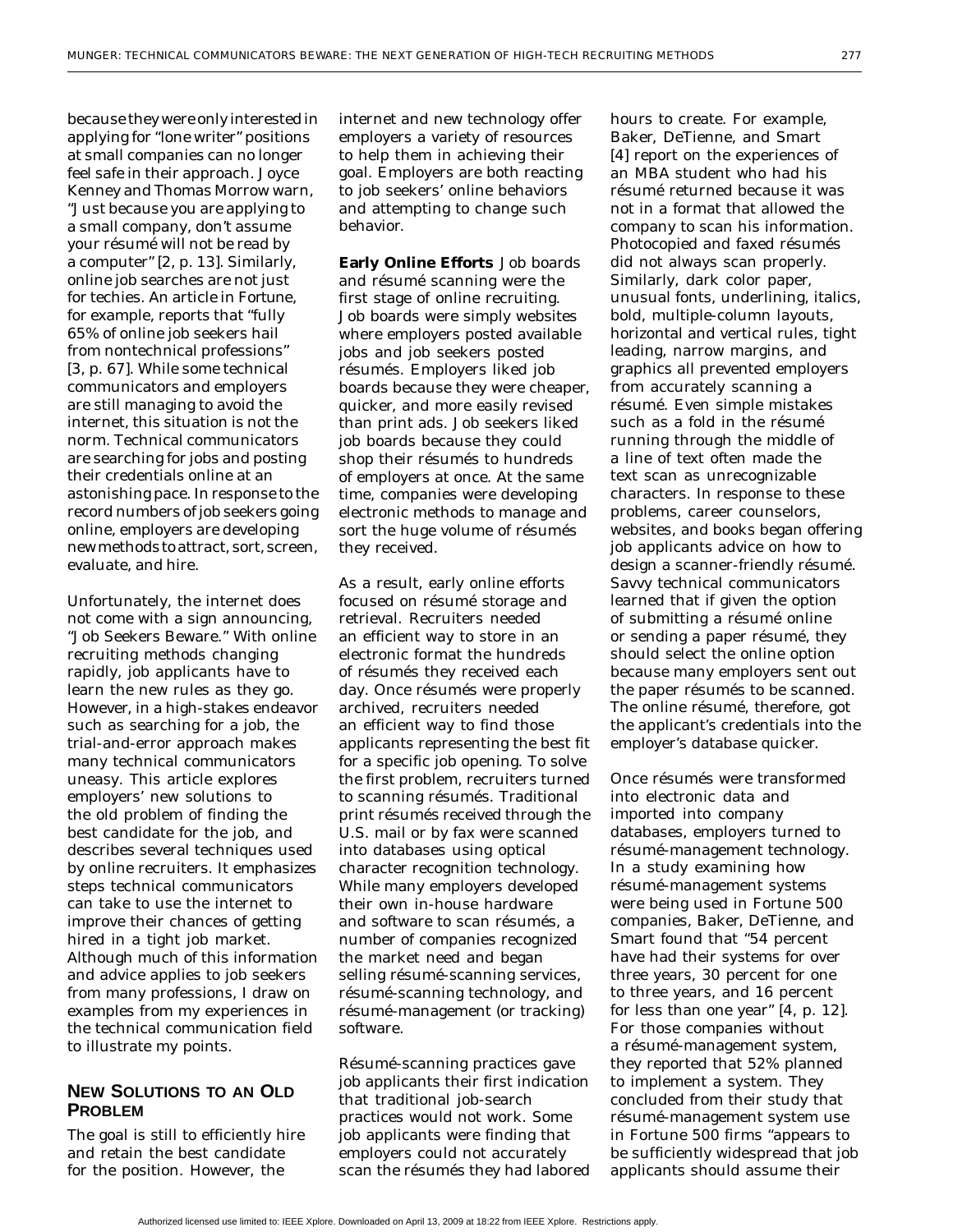résumés will be entered into some type of [résumé-management] system" [4, p. 15]. While résumé-management technologies vary, they are all based on the same principle: résumés are converted to an electronic version through scanning or imported from electronic files and archived in a company's database.

To access résumés, employers search for **keywords** in much the same way that people search for information on the internet using search engines. For example, an employer

interested in filling a software documentation position may use the following keywords: "software documentation," "technical writer," "RoboHELP," and "online help." KEYWORDS are typically nouns and noun phrases describing job experience, computer skills, trade organizations, and education level. Since keyword searches focus on nouns and noun phrases, applicants with résumés relying heavily on the old advice of "use active verbs" (for example, *coordinated*, *supervised*, *trained*, *documented*, etc.) are at a disadvantage since verbs are not

typically used as search terms. Visit, for example, Rebecca Smith's eRésumés & Resources (see Table I) for more information about creating keyword résumés.

Once employers entered the search parameters, résumés in the database featuring these keywords would be marked as a "match." More sophisticated software is capable of ranking résumés based on the number of "hits," sending letters (for example, acknowledgment, follow-up, reminders, offer, etc.)

| <b>Sponsor/Source</b>                                      | <b>URL</b>                         | <b>Description</b>                                                                                                                                                                   |
|------------------------------------------------------------|------------------------------------|--------------------------------------------------------------------------------------------------------------------------------------------------------------------------------------|
| America's Job Bank (AJB)                                   | ajb.org                            | Developed by the U.S. Department of Labor, this site<br>is one of the Internet's largest sources of jobs online.                                                                     |
| <b>Wall Street Journal's</b><br><b>CareerJournal</b>       | careerjournal.com                  | Free site offering advice, a searchable jobs database,<br>and news for job seekers and recruiters.                                                                                   |
| <b>Hoover's Online</b>                                     | hoovers.com                        | Good place to start researching companies.                                                                                                                                           |
| <b>IMDiversity</b>                                         | imdiversity.com                    | Site dedicated to connecting America's most<br>progressive employers with multicultural job seekers.                                                                                 |
| <b>Richard Bolles'</b><br><b>JobHunterBible</b>            | jobhuntersbible.com                | Author of What Color is Your Parachute? provides a<br>collection of resources and an extensive library of<br>articles to help your job search.                                       |
| <b>JobStar Salary Surveys</b>                              | jobstar.org/tools/salary/index.htm | Salary information, surveys, articles, and negotiation<br>strategies.                                                                                                                |
| Joyce Lain Kennedy's<br><b>Careers</b>                     | sunfeatures.com                    | Selections from the nation's first syndicated careers<br>columnist.                                                                                                                  |
| <b>National Writers Union</b><br>(NWU) Job Hotline         | nwu.org                            | Employers list contract jobs for free. Writers who find<br>a job through a listing pay a low finder's fee.                                                                           |
| Rebecca Smith's eRésumés<br>& Resources                    | erésumés.com                       | Tutorials, examples, and advice for transforming an<br>existing résumé into electronic form.                                                                                         |
| <b>The Riley Guide</b>                                     | riley.guide.com                    | Directory of career information sources and services<br>on the Internet.                                                                                                             |
| <b>Society for Technical</b><br><b>Communication (STC)</b> | stc.org                            | Jobs database for use by STC members.                                                                                                                                                |
| <b>TECHWR-L</b>                                            | raycomm.com/techwhirl/             | An online service for technical communicators and<br>professionals and students in related fields featuring<br>career advice, employment services, and an active<br>discussion list. |
| <b>SunOasis Jobs</b>                                       | sunoasis.com                       | Job database for writers, editors, and copywriters as<br>well as advice on finding writing jobs.                                                                                     |
| WITI: Women in Technology<br><b>International</b>          | witi.com                           | Career opportunities source for women, including a<br>job database.                                                                                                                  |
| <b>Write Jobs from Writers</b><br>Write                    | writerswrite.com                   | Maintains a job database for use by both employers<br>and job seekers.                                                                                                               |

TABLE I JOB-SEARCH RESOURCES FOR TECHNICAL COMMUNICATORS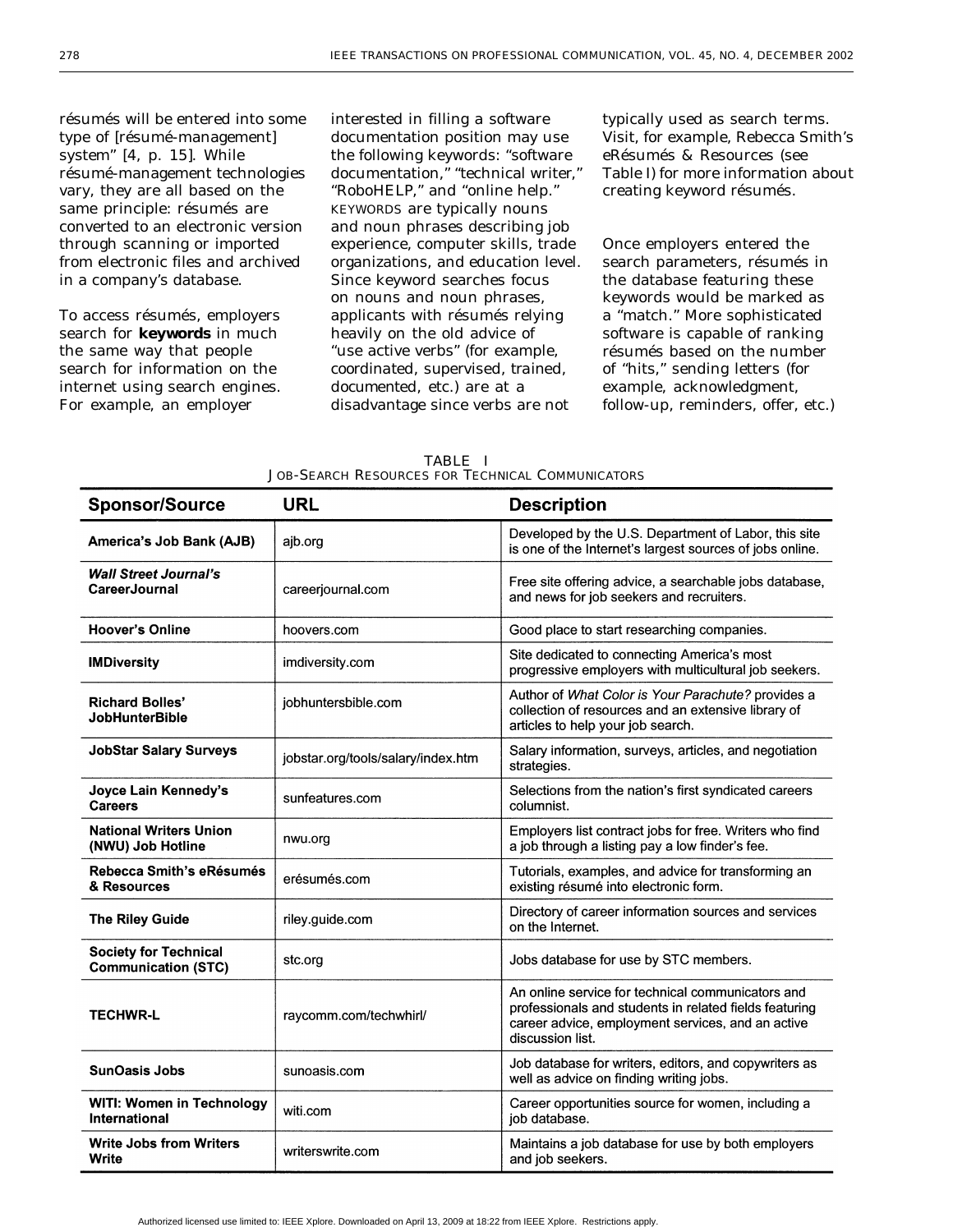to applicants, and tracking travel expenses associated with hiring.

Résumé-management systems and keyword searches helped recruiters handle the influx of résumés. The problem, however, was that searching for candidates through the use of keyword searches only helped recruiters find résumés containing the keywords for which they were searching. A job board with 20 million unique résumés is virtually worthless if employers have no way of judging the fit between candidates and jobs. Employers quickly realized that keyword searches did not differentiate good applicants from mediocre ones. Moreover, unscrupulous technical communicators could skew the process by adding keywords to increase their chances of being found but that did not honestly describe their qualifications.

The lack of high-quality candidates and an inability to judge the best candidates from the thousands of poor fits gave rise to smaller, more-focused job boards called NICHE SITES. Niche sites may focus on such factors as type of job (for example, technical communication, engineering, computer science), location (for example, California, Japan, Australia), or employment needs (for example, full-time, part-time, consulting). For instance, the Society for Technical Communication's jobs database for technical communicators has been available online since 1996. While these niche sites seem to be thriving today, they still require that both employer and job applicant find them on the internet.

About the same time niche sites were emerging, the dot-com boom of the late 1990s created a tremendous need for technology-savvy professionals. As a result, web-based auctions emerged. Sites such as ITAuctionHouse.com serve as online auction houses

where full-time job seekers and consultants can have companies bid on their services. While these and other dot-com sites were heavy on flashy technology and excessive perks to recruit top candidates, they have lost popularity in the current economic climate and have been forced to replace the bells and whistles with more functionality for both employers and job seekers.

Even with job boards, résumé-management systems, niche sites, and online auction houses, employers and job seekers were not satisfied. Many job seekers reported that posting a résumé online was the equivalent of sending it into a black hole [5], [6]. Both job seekers and employers could not keep up with the thousands of new job boards appearing each year. With some job boards averaging over 23,000 new résumés per day, recruiters just could not keep up. For example, Corsini states, "For many recruiters and consultants, online resources are, at best, supplementary to the core business of filling positions. They have neither the desire nor the resources to make expanded use of the Web" [7]. Moreover, for many companies, online recruiting generated only a small percentage of their hires. Job seekers and employers alike began to rethink their approaches to online job searches.

#### **Technical Communicator Behaviors** Technical

communicators now enter the job market armed with several types of résumés. They have a hard copy résumé printed on high-quality stationary complete with design elements such as bulleted lists and bold type. They also have a scannable résumé printed on white paper without any embellishments. They have a no-frills electronic version saved as plain text and ready to be pasted into online applications or the body of an email message. More and more technical communicators are

also turning to the internet as their first step in their search for a job.

Why are technical communicators increasingly going online to search for a job? Available 24–7, the internet can match any person's schedule and preferences. With a worldwide reach, applicants are not limited to their local area. Technical communicators can select from over 30,000 job boards and career sites. With such a reach, the internet greatly expands an applicant's network circle as well. For some technical communicators, meeting other people and networking online is a lot less intimidating than face-to-face encounters. Additionally, looking for a job online is like a treasure hunt; technical communicators never know what type of job opening they may find. It may be their dream job, or it may be a career path they have never considered.

Finding a job opening online enables technical communicators to demonstrate technology skills and a willingness to learn new skills. Actively using the internet to find a job demonstrates to prospective employers that the applicant has the technological savvy to succeed: "An e-mail address, a personal home page or a resume posted on-line are viewed as indicators that an applicant is willing to move into the future, use resources creatively and stay competitive in the marketplace" [8, p. 17]. In addition to demonstrating their technological savvy, job seekers representing a variety of professions are demonstrating to recruiters their preferences and expectations. For instance, in "Perception vs. Reality: Jobseeker Behavior Online," iLogos Research reports the results of a survey of more than 1,500 visitors to the Careers section of the corporate websites of four Fortune 500 companies. Findings about job seekers' online behavior include the following: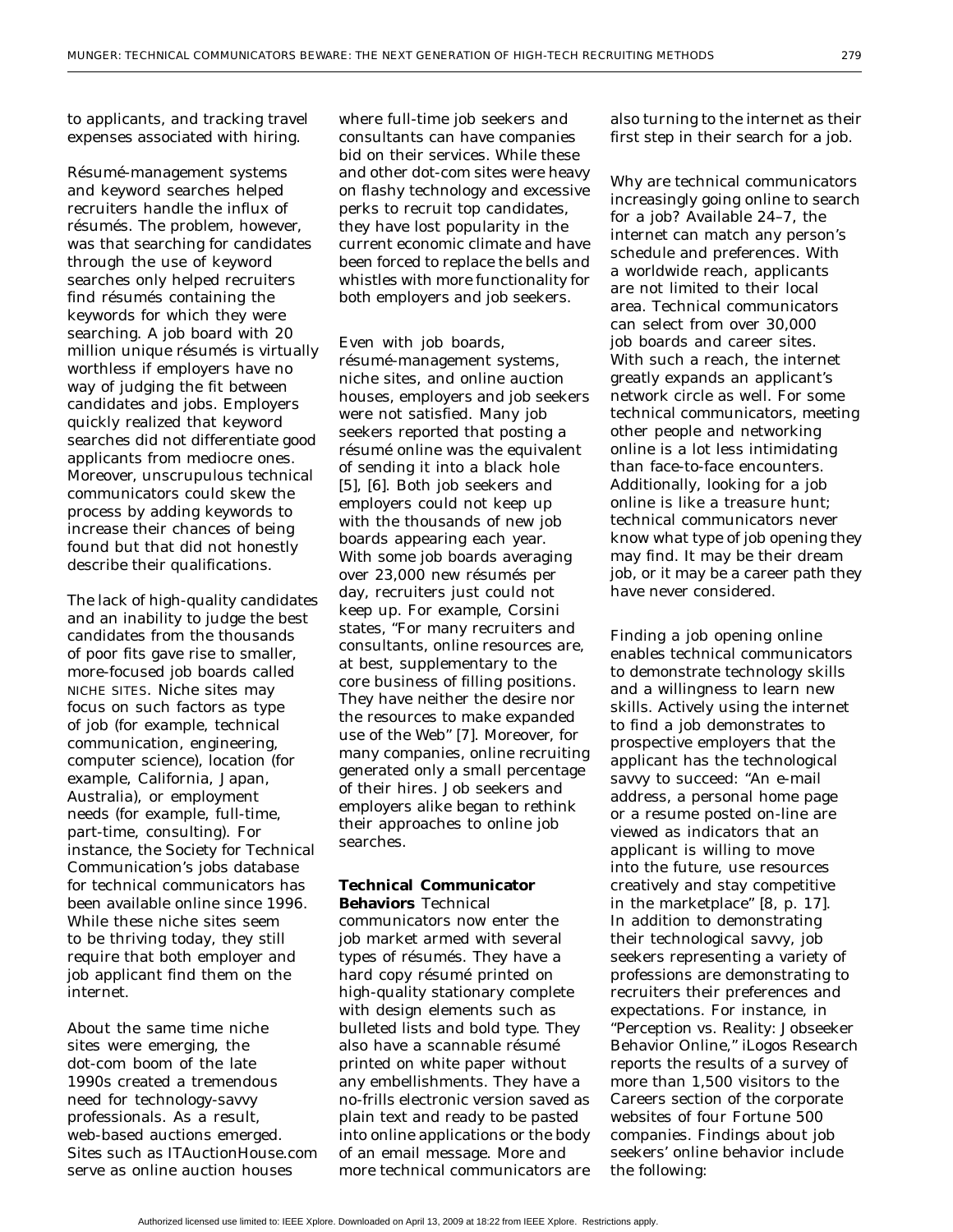- Only one out of eight corporate Career website visitors comes from job boards.
- Most corporate Career website visitors are employed; many are happily employed.
- Jobseekers appreciate details on how to apply online.
- Ninety-nine out of a hundred jobseekers expect an acknowledgment after applying online.
- For experienced candidates especially, anonymity is important.
- Candidates are ready to complement résumé information with additional profile information.
- Online candidates welcome questions about their skills.
- Candidates will spend the necessary time to apply online to a job of interest. [9]

Technical communicators also have the option of paying a résumé-distribution service to send their résumé to recruiters. Some of these services are a waste of money since they do little more than turn an applicant's résumé into spam and send it to every recruiter with an email address. Moreover, paying for such a service makes applicants, in the eyes of some recruiters, seem desperate and not very technologically confident. However, some newer résumé-distribution services are offering targeted distribution and privacy controls to clients. Recruiters and career counselors offer mixed opinions about whether résumé distribution services are worth the money.

Technical communicators are also using discussion lists and face-to-face networking opportunities to evaluate the effectiveness of their online job search strategies. For example, a question regarding the effectiveness of job boards provided participants on the TECHWR-L discussion list some feedback [10]. In response to the question, "How many times per week does your résumé get

viewed on each job board, and how many contacts do you get per week on each job board?" answers varied from few hits and no contacts to several hits a week and multiple contacts. Many respondents saw a decrease in activity as the economic situation worsened in 2002. Respondents also saw an increase in activity after modifying their résumés (for example, changing keywords, updating skills, or simply opening and saving the file again).

Finally, career counselors report that some job seekers can become so focused on their job-search materials that it begins to adversely affect their health. For example, Karp describes a condition known as Compulsive Résumé Addiction (CRA) in which job applicants fixate on repeatedly revising their résumés and cover letters instead of re-evaluating their job-search process [11]. Job seekers with CRA think, "If I just had a better resume, I could have got that job." The significant changes to the job-search process brought about by the internet make such a focus on written materials a damaging behavior. Now more than ever, technical communicators need to understand the high-tech recruiting methods used by employers and adapt not only their written materials but also their job search techniques.

**Online Recruiting Today** Online recruiting is now an established practice in many companies, and more everyday are turning to the internet to solve their hiring troubles. In fact, a survey conducted by the online job search company Office Team found that the number of hiring managers who would rather receive résumés electronically than through the mail now stands at 48%, a 44% point jump from just two years ago [12]. In its annual "Global 500 Website Recruiting 2002 Survey," iLogos Research found that 91% of the Global 500 uses corporate websites for recruiting. Global 500 corporations using the corporate

websites for recruiting in 2002 represent, for example, 100% of the companies in the healthcare sector, 98% of the companies in the manufacturing sector, and 95% of companies in the high-tech sector [13]. Such high percentages are noteworthy since these sectors employ a high number of technical communicators.

Recruiters today are using technology for more than just résumé storage and retrieval. Lefkow reports

*In this current economic valley—typified by a rise in the number of candidates and a decrease in the number of jobs—the way that companies are using the Internet has changed dramatically. A fundamental mindset shift has resulted: the question has gone from, "How can I find qualified candidates?" to, "How can I identify the best candidate from an avalanche of qualified and unqualified candidates? [14]*

Now companies are redesigning their sites to manage the accumulation of résumés. Consider, for example, that Charles Schwab & Co receives about 15,000 résumés in a normal month [7]. Companies have turned to prescreening questionnaires and skill tests. Other companies ask applicants to complete lengthy online applications. Online recruiting now involves online recruitment advertising, human resource applications, and online assessment and training [15]. Online recruiters currently use the internet to advertise positions at job boards as well as directly marketing positions to qualified candidates. Even employee referral programs and affirmative action tracking are being moved online.

Finally, many companies are recognizing that online recruiting can save them money. Mizell reports, "Hiring via the Internet also costs between 50 and 90 percent less than more traditional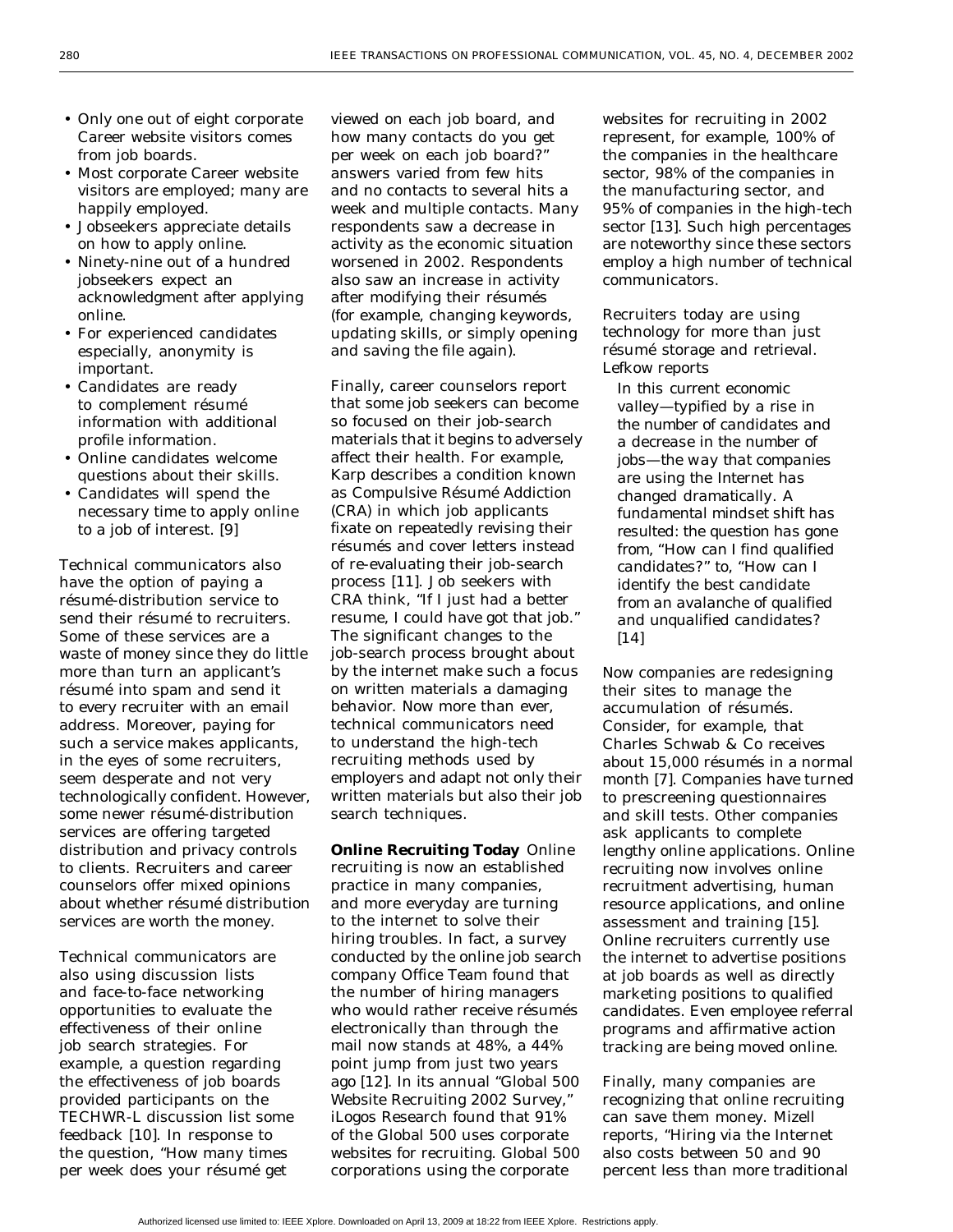methods, and the time spent filling a position has dropped from months or weeks to days or hours" [16]. She further explains, "Most sites charge between \$50 and \$300 for a 30-day listing, with corporate accounts usually available around \$15,000 annually for unlimited listings. On the other hand, an employment ad in the Sunday *New York Times* business section is more than \$900 per column inch" [16]. Some recruiters even feel that the cost savings from a web ad makes up for the extra time needed to sift through the responses. For instance, Bruun, remarks:

*I would spend \$4,000-\$5,000 on print ads for a senior management search that might run a few days and yield only a handful of good résumés. Now I spend \$200 on a Web ad that runs for 30–60 days and I may get 175–200 responses, but still 30–40 will be good ones. With that kind of productivity, I don't mind having to do the screening* [qtd. in [7]].

While troubles still exist, reductions in recruiting costs and impressive reach of the internet have made online recruiting a key tool for filling open technical communication positions as well. At present, online recruiting is shifting focus away from the traditional résumé to a variety of efficient techniques to sort and identify the best qualified candidate for a position. Rather than consulting only an applicant's résumé, companies are increasingly using the internet to create a detailed profile of applicants. The next section describes seven strategies online recruiters use to efficiently hire and retain the best candidate for the position.

# **ONLINE-RECRUITING STRATEGIES REVEALED**

The new flexibility in recruitment has forced recruiters to learn new skills and new approaches to recruiting talent. In fact, with over 110 million job listings and

20 million "unique" résumés on the web at any given time, effective recruiters must now keep track of a dizzying array of online job sites and determine the best strategy for filling a specific opening [7]. In the following sections, I outline eight online-recruiting strategies used to recruit applicants in a number of professions, describing what technical communication applicants need to know.

**Employers Monitor Their Own Employees' Job Search Activities** While not a recruiting strategy in itself, monitoring current employee's job search activities is a strategy used by human-resource personnel to retain talent and protect company secrets. It is also something about which technical communicators must be aware. With the arrival of the web, employees can now search for another job while sitting at their desks—and look productive to a casual passerby. Companies worry not only that they might lose talent but also that the employee might leave with sensitive company information. More and more companies, consequently, actively monitor their own employees' job-search activities. Human-resource personnel, sometimes dubbed "salvagers," surf the internet searching for employees "in the market" for another job. Once found, the company decides whether the employee is worth salvaging (that is, retaining). Stories abound at career sites about employees who lose their current job by posting a résumé online (see, for example, [17]).

To help job seekers avoid such uncomfortable encounters, some job boards allow applicants to "block" specified companies (for example, a technical communicator's current employer) from accessing their résumé. Of course, some salvagers merely register under a noncorporate email address. Other job boards encourage applicants to post an abbreviated résumé without

any identifying data. Interested employers can send an email to the candidate requesting additional information. When talent is short and demand is high, employers are willing to do this. However, in a tight job market, employers are often unwilling to go this extra step. Why should they? They already have hundreds if not thousands of résumés sitting on their desk and in their databases.

**Employers Search for You in More Places Than Just Mega-Résumé Sites** Although sites such as Monster have over 18 million résumés, some recruiters view the quality of candidates found on large job boards as low. Recruiters are interested in quality, not quantity. Savvy recruiters recognize the value of using the entire internet to recruit. Recruiters surf virtual communities (for example, Geocities), use search engines, and periodically distribute electronic recruiting newsletters. More aggressive recruiters use techniques with names such as flipping, datamining, X-raying, peeling, harvesting, and anchor searching. Online recruiters use these techniques to find key employees, résumés, biographies, email addresses, contact lists, directories, and URLs—all of which help recruiters find candidates for an open position. Companies also focus on candidates who are not even looking for jobs. Recruiters have found that some of the best hires are those people, known as passive candidates, who have the desired skills and are already happy in their current position.

As a job seeker, therefore, you should not limit your online job-search activities to posting your résumé to the top five mega-job sites. Consider establishing a presence in relevant virtual communities by contributing in a way that demonstrates your professional skills. For example, you can participate in appropriate chat rooms and discussion lists (for example, TECHWR-L). You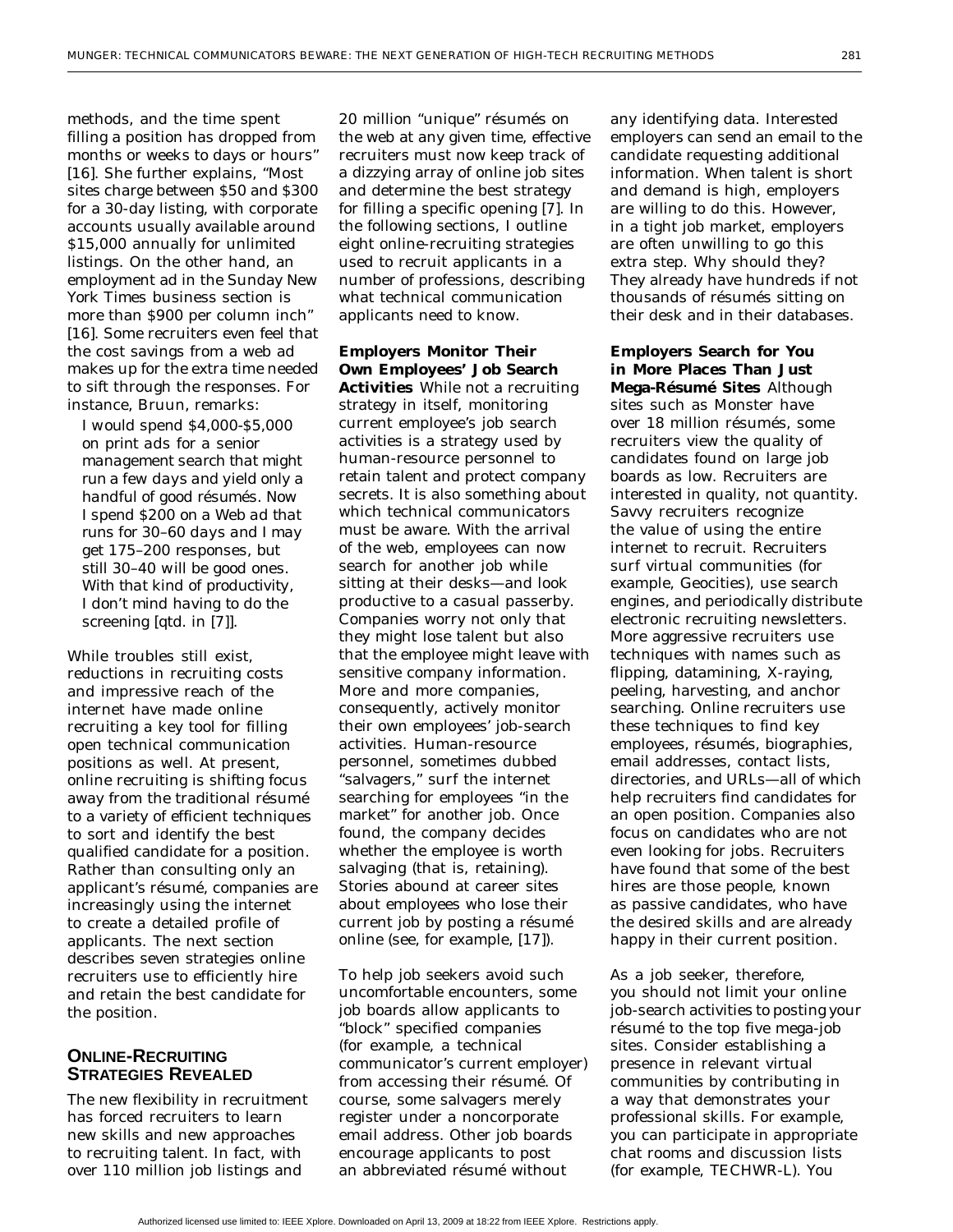can be an attractive passive candidate by being visible and active in professional organizations such as the Society for Technical Communication and the IEEE Professional Communication Society. You may also wish to consider uploading your résumé to a personal webpage. Since many recruiters use the word *résumé* as a search term, you may want to consider placing "Résumé of [Your Name]" at the top of your résumé if you make it available online.

# **Employers Use Nonprofit Online-Employment Search**

**Engines** Large corporations such as Lockheed Martin, IBM, John Deere, Hewlett-Packard, and Sun Microsystems have joined to create online search engines for jobs posted on their corporate sites. In response to the high cost of advertising positions on the mega-boards, sites such as DirectEmployers.com were created to quickly direct applicants to corporate sites and managed by not-for-profit employer associations. DirectEmployers, for example, advertise that "job seekers can now search the Internet for employment opportunities, apply online directly to a company's website, and establish ongoing relationships with prospective employers—at a privacy level never before available on the Internet." Similarly, some big corporations such as Lucent Technologies and Sun Microsystems have built their own online recruiting sites. Accordingly, technical communicators should determine which companies are major employers in their region and go directly to corporate sites to look for openings. Likewise, you should consider using employment search engines managed by employer associations.

# **Employers are Turning to Online**

**Profiles** Perhaps representing the future of online job searches, more and more companies are abandoning the traditional résumé and directing applicants to fill

out profiles rather than submit résumés. Alexander reports, "The profile results in a résumé-like data source that is much more detailed in specific skills and competencies and gives the recruiter a consistent format that matches tightly with the requirements of customer companies" [18]. Profiles are typically completed at a company's website. This helps standardize the information collected and speed its placement in a searchable database. Online profiles also shift the burden of mundane data entry from the recruiters to the applicants. Relatively new online profiles come in many formats. Applicants may enter data in text fields or use check boxes to indicate experience and skill level.

The one characteristic that all online profiles share is that they ask applicants for only the information the company wants. Recruiters no longer have to wade through a list of hobbies or high-school awards. Online profiles force applicants to get right to the point. Do you have experience with X? Are you certified? If so, when were you certified and what is your level of expertise? Profiles are also attractive to recruiters because they can administer personality assessments and skills tests at the same time. An applicant's work history, skills, accomplishments, personality assessment, and test scores combine to form his or her online profile in an employer's database. From an applicant's perspective, completing an online profile is usually a simple exercise in extracting information from the résumé and providing it to a company in the order and format the company wants. However, not everyone is happy with online profiles:

*As we increase the use of online profiles versus traditional résumés, as we automate this important process, we may be eliminating a candidate's ability to express his or her uniqueness and personality. Yet, these are still the important* *intangibles companies need to identify in an applicant* [qtd. in [7]].

Online profiles are relatively new and, consequently, both employers and technical communicators will need to monitor how profiles are being used in the technical communication profession and decide for themselves whether profiles are an effective substitute for résumés or if they are better used as supplements to résumés.

# **Employers Post Only a Sample of Open Positions on Job**

**Boards** While one mega-job board advertises pricing as low as \$120 for a single job posting, posting multiple openings on job boards can get expensive. Imagine the cost of advertising positions online for a company such as Wal-Mart which has an annual turnover of 400,000 and worldwide hires 550,000 people each year—that is more than General Motors employs in total [qtd. in [19]]. Major corporations typically budget over a million dollars for advertising openings (not all technical communication, of course) on job boards. Concerned with this high cost of advertising on job boards, some companies have started to advertise only a select number of openings on job boards and devote more money to directing applicants to their corporate site. Harrington, for instance, reports that "some companies post only 25% of open jobs on the boards but put all jobs on their own corporate sites" [20]. Savvy technical communicators understand that not all openings will appear on job boards and go directly to company sites to look for more vacancies.

# **Employers Use Headhunters and**

**Spiders** Headhunters, also known as executive search consultants, are recruiting professionals who help employers find and hire the right person for the job. Typically, headhunters focus on a specific industry and look for candidates to fill middle- and senior-level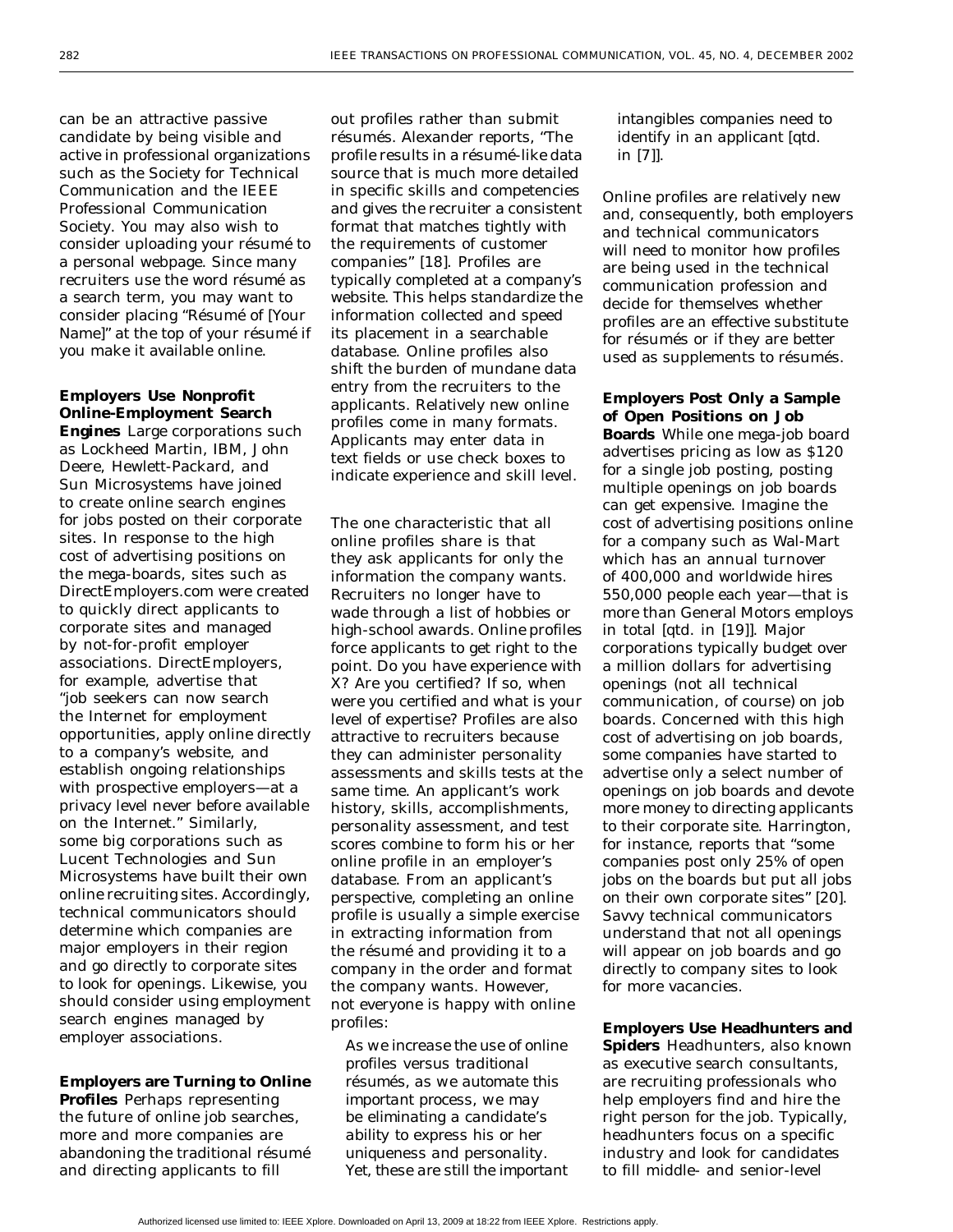positions. Headhunters fill an important need by helping employers identify individuals who can meet a company's very specific needs. They are also useful to technical communicators since these professionals represent yet another option for locating that perfect job.

Nevertheless, the internet has spawned a new species of unscrupulous headhunters. Anyone with an internet connection and website can call himself or herself a headhunter. Unscrupulous headhunters deal in quantity, not quality. They seek to dump as many résumés on a recruiter's desk as possible and hope one fits the company's needs. These headhunters not only grab résumés from inadequately protected job boards but also collect résumés posted on personal sites, and they think nothing of altering résumés to meet a client's needs. For example, job seekers have reported their résumés appearing on recruiters' desks listing advanced degrees they did not earn, language proficiency they do not have, and experience working at companies they have never seen before.

"Spidering" technology is another result of the boom in online job searches. In the rush to add résumés to their database and support claims of "we have X unique résumés," technology was developed that scours the internet collecting résumés from unprotected sites. Here is what one site says about its spider technology:

*Our search engine continuously scans the web for résumés posted on personal web pages. We developed a web robot to continuously search the Internet twenty-four hours a day, seven days a week, three hundred and sixty-five days a year, looking for web documents containing résumés* [21].

Once a spider has grabbed an applicant's résumé, it can be quickly distributed to hundreds of other sites or sold to dozens of employers. The result is that the applicant loses control of his or her résumé and has no idea where it is posted and who is looking at it. Some employers still find that casting such a wide net is effective. However, while spiders take the work out of collecting a truckload of résumés, many recruiters have found that during this economic downturn they have no trouble finding thousands of résumés at a click of a button. Moreover, they feel that most of the résumés caught in the spider's huge web lack quality.

# **Employers Use Résumé-Screening and Management**

**Software** From a recruiters perspective there is very little difference between 1,000 résumés in a database and 1,000 sitting in an inbox. The recruiter still has a labor-intensive task of wading through the résumés to fill the open position. In fact, the avalanche of poor-quality résumés generated by online services has made some recruiters question the value of online recruiting and yearn for the days of rifling through a small number of résumés kept in a metal file cabinet. King reports, "Some recruiters are ignoring online résumé services altogether because of the poor quality of résumés. Others say they cannot keep up with the growing number of Internet job sites" [22]. Other recruiters point to the increased workload:

*We receive a steady flow of résumés from under qualified people, either from outside the United States or from those who simply don't fit the job description, but they send in résumés anyway in hopes of getting the attention of recruiters. This situation makes our job harder because we have to at least take a look at all the résumés that come through the system, and that*

*takes time we don't have* [qtd. in [7]].

What recruiters wanted was a more efficient way of locating candidates online. To meet this requirement, dozens of companies now provide tools to help recruiters manage the glut of résumés and efficiently fill openings. This résumé-screening and management software helps employers quickly sort through thousands of potential hires and select the best applicants.

Most résumé-screening software helps employers select applicants from a database containing thousands of résumés by still using keyword searches. Electronic recruiting software also helps employers screen résumés for careless errors and job hopping. Often the software can rank résumés based on the number and position of keywords, much like internet search engines do. More sophisticated systems can extract email addresses to send applicants an autoresponse email with pre-qualifying questions. These questions help eliminate the obviously unqualified applicants and identify those candidates truly interested in the position. I discuss questionnaires more fully in the next section. Specific tools help employers identify suspicious résumés and administer online assessments such as knowledge tests, workplace simulations, and personality profiles. Kotlyar and Ades report that such filtering can weed out 10–20% of the candidates [23].

The downside of résumé-screening software for technical communicators is that if your résumé does not contain the keywords an employer is searching for, your résumé will never be seen. In addition, recent lawsuits suggest that selecting applicants by certain keywords may discriminate against some applicants. Online recruiting is creating some legal headaches for companies, and it will take a while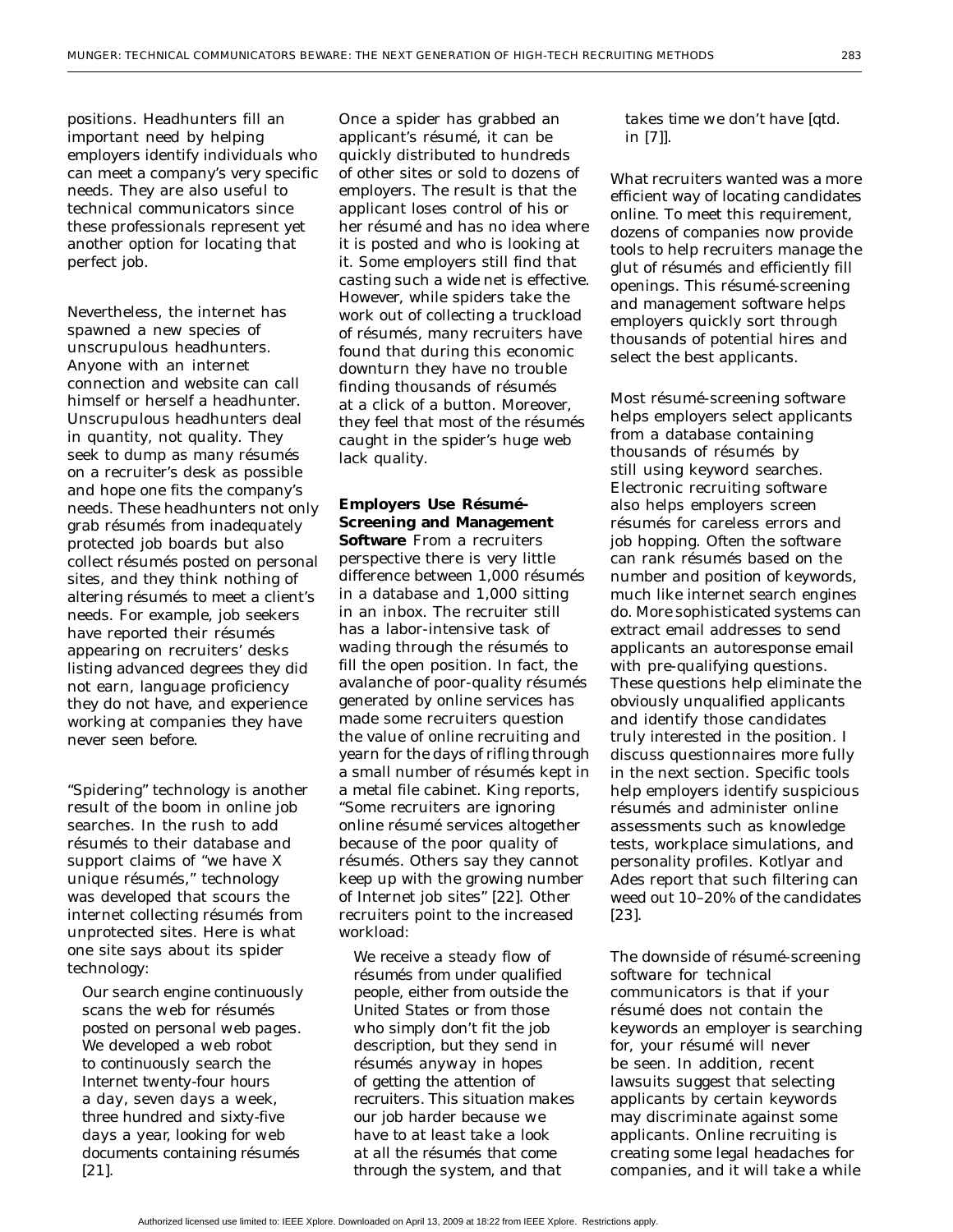for human-resource departments to address these concerns.

As a job seeker, there is not much you can do about the type of résumé-screening software a company uses or the fact that a company recruits exclusively online. Your best strategy is to understand that employers screen résumés for keywords and make sure your résumé contains the keywords that both describe accurately your qualifications and are likely terms an employer would search for. Use well-recognized industry terms, typical technical communication genres (for example, online help, proposals, training manuals, etc.), professional associations, and the latest technical terms while avoiding terms unique to your company. How do you accomplish this? Read relevant technical communication trade publications (for example, *Technical Communication*, IEEE TRANSACTIONS ON PROFESSIONAL COMMUNICATION, and *Intercom*), schedule informational interviews, network with colleagues, and ask mentors to review your materials.

**Employers are Testing Your Skills and Personality** Employers are still struggling with how to verify the accuracy of data available on job boards. Recruiters are finding that some online applicants will write almost anything to get an interview. To address this problem, employers are administering psychological, personality, and skills-based tests during all phases of the hiring process. Employers administer pre-qualifying and screening tests to initially narrow and refine the applicant pool. Later, qualified applicants take a variety of tests to help recruiters identify the best candidate for the position.

During the early stages of the process, companies have discovered that they can improve their selection process by combining résumé-screening technology with pre-employment

online assessments. Recruiters use the web to administer simple prescreening tests (e.g., "Are you willing to relocate?") and more involved questionnaires. Testing done early in the process is often fully automated and designed to weed out unqualified candidates. Résumé scanning and evaluation technology is frequently used at this stage. Résumés are evaluated based on résumé content and job requirements. Recruiters also screen applicants' subject matter knowledge. Often such screening takes the form of an online machine-scored test. For example, a recruiter hiring for a technical writer position may test applicants' knowledge of a specific software program essential to job performance, basic technical communication concepts, or editing skills. The recruiter's early screening goal is to reduce the number of applicants he or she must evaluate.

Screening done later in the process focuses on specific characteristics useful in predicting a candidate's fit for a position. In light of recent corporate scandals, companies are realizing that personality and values matter just as much as hard skills when filling an open position. Later screening is more complicated because it attempts to gather information about an applicant's personality, values, cognitive skills, and judgment. Tests run the gamut from rating words, choosing adjectives that describe themselves, completing personality profiles, playing strategy games, completing problem-solving questionnaires, responding to work-based scenarios, and role playing. In fact, Mizzell reports that at one testing company "more than 2,500 types are available, from handwriting analysis to IQ tests" [16]. More sophisticated tests require applicants to respond to written or video simulations of job-specific situations. These tests ask an applicant to make a number of decisions during the simulation. Similar to the

design-your-own-adventure books popular a few years ago, these simulations change in response to the actions applicants take at each decision point. Once data is collected, an employer can compare applicants' decisions to those made by other applicants and by experienced personnel currently employed by the company.

The result of these tests is a rich source of data on the skills applicants can bring to a job-specific task. If tests suggest, for instance, that the applicant is likely to steal company property, misuse sick days, harass women, or leave in a few months, even the best technical skills will not help such a candidate land the job. Ades and Kotlyar report that companies using recruiting technologies decrease employee turnover because they hire more qualified candidates [23]. In addition, skills scoring and matching technology reduces the human labor necessary to find the ideal applicant for an open position. Even job sites are beginning to screen and test job seekers wishing to post a résumé. Job boards are moving beyond the unrestricted no-questions-asked warehouse model of résumé services. King predicts, for instance, that with the current glut of unqualified candidates and avalanche of résumés, services such as confirming degrees, checking job histories, and performing background checks will become more common [22].

Although recruiters are finding out that such tests are more efficient than traditional interviews, they are also discovering that many applicants prefer these tests because they see them as less subjective [23]. As an applicant, it does not matter whether you prefer these tests or not. These tests are gaining in popularity, and job seekers should expect to take some type of employment test. Mizell explains, "Although an applicant has the right to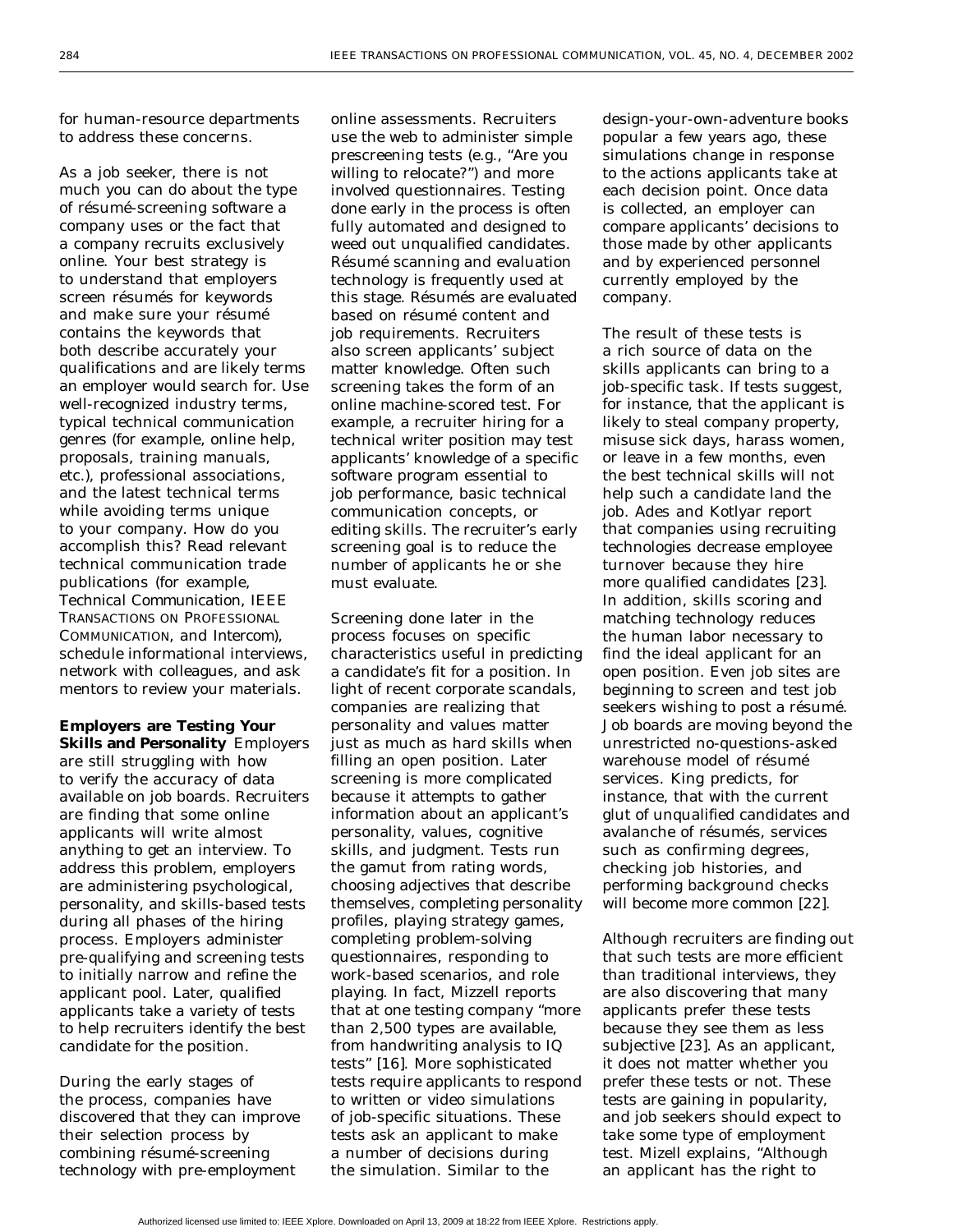refuse them, it's not illegal for an employer to ask for any test, even something as obscure and unproven as numerology" [16]. Although applicants cannot "prepare" for some of these tests such as personality tests, the best course of action is to answer them honestly. Second guessing a personality test is very difficult, and some of the more sophisticated ones have built-in mechanisms for catching applicants in a lie. For skills-based tests, technical communicators can prepare by reviewing core knowledge and skills essential to performing the job.

# **ONLINE MISTAKES**

Just as the internet has made hiring more complicated for employers, so too has it made the job hunt more complicated for technical communicators. The internet's global reach, size, speed, and lack of privacy controls often lure technical communicators into making mistakes that will at best cause them to waste their time and money and at worst result in their getting fired or having their identities stolen. The following are the most common mistakes technical communicators can make while searching for a job online, including advice on how to avoid these mistakes.

# **Searching for a Job Using Your Current Employer's**

**Resources** Recruiters frequently comment on how surprised they are at the numbers of applicants obviously using their current employer's email, phone, and time to search for another job. If applicants are searching for another job while on company time, recruiters assume they are not productively working. Moreover, if applicants feel free to waste their current employer's resources, recruiters worry what else they might feel free to do.

*Advice***:** Search for a job on your own time. Avoid using company resources by getting a personal

email account (many internet sites offer free email services). Do not be tempted to use your employer's printer, phone lines, mail supplies, or fax. Doing so may result in you losing your job (and possibly a good reference).

# **Failing to Protect Your**

**Privacy** Résumé theft is a growing business for identity thieves. Take a look at your résumé and ask yourself what an identity thief may be interested in: your name, phone number, email address, postal address, detailed employment history, etc. Eager to find employment, job applicants provide identity thieves with an electronic treasure chest of data when they post materials to web-based databases. The threat of identity theft and a more general unease with posting confidential material on the internet are causing many applicants to rethink their online job-search strategies. For example, a recent article in *Workforce* reported, "Nearly 70 percent of executives' companies post jobs on the internet. However, 65 percent of the execs said that they wouldn't post their own résumés online, or that they had serious qualms about doing so" [24]. Both job boards and job seekers are guilty of practices that fail to protect confidential data.

Some job boards do not adequately disclose what they do with your résumés, contact information, and other personal data once you post it to the site. A site may share your data with other companies without your knowledge. Résumés you post directly to clients of a job site may end up posted to the job site as well without your knowledge or permission. For example, you may discover an opening for Company X while browsing the jobs database at MegaJobRUS.com. After following a link to Company X provided in the position announcement, you apply online for the job directly through Company X's site. However, without your permission, this

information may be transmitted back to MegaJobsRUS. Unknown to you, you now have a résumé floating around the MegaJobsRUS database, when you thought you only had posted a résumé directly to Company X. Along comes a spider, and your résumé is now available at a hundred different job sites.

How companies handle sensitive data is changing, however. The Government's Employment Practices Data Protection Code, for instance, will make job boards offer applicants the option of sending an encrypted file. Still, some job boards are not embracing this legislation. Dillabough reports that job boards argue that this code will force them "to imply an unencrypted send is insecure when it is already highly unlikely that on online application would get into the wrong hands" [25]. While Employment Practices Data Protection Code and other efforts are steps in the right direction, you, as the applicant, still have the responsibility to investigate a site or service to make sure your private data remains private.

Applicants are also to blame. Some applicants provide too much information. They provide, for example, photos of themselves, dates of birth, and family information. Companies cannot legally ask for this information. However, applicants sometimes blindly supply it. Consider what a simple photo of a technical communicator and her family can reveal to employers: applicant's age, race, gender, marital status, sexual orientation, number of children, and children's ages.

*Advice***:** Privacy should be a key factor when deciding at which job board to post your résumé. Read privacy policies of all newsgroups and job sites before posting your résumé. For an example of a good commitment to privacy, see JobOptions [26]. Consider using another site if it requires you to register and provide personal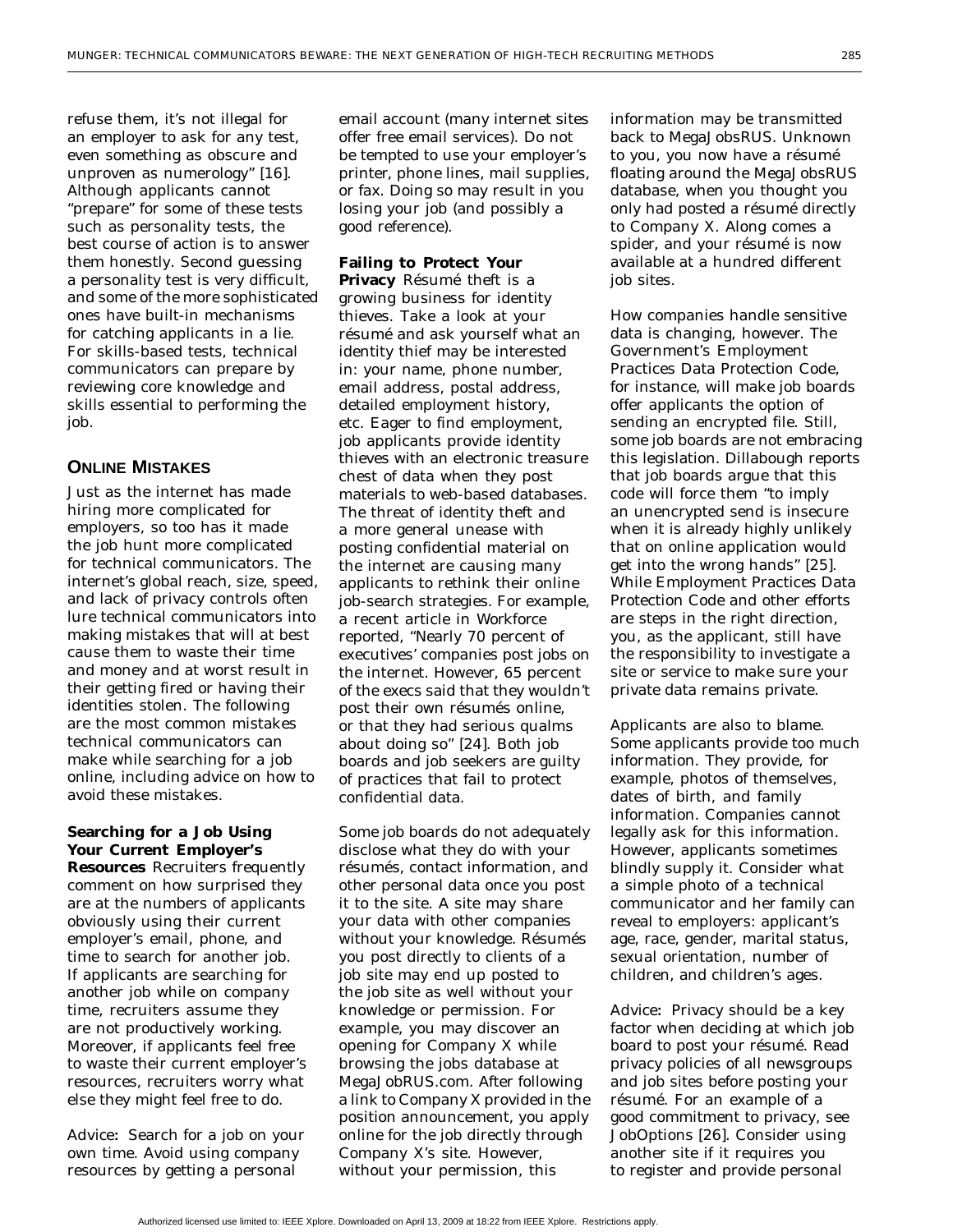information. Check for job openings directly at company sites and avoid web-based databases by sending materials directly to the contact person at the company. Finally, do not help companies break the law by providing them with unsolicited and inappropriate personal information.

### **Using Only One Search Engine**

**or Job Board** Some job seekers develop tunnel vision when searching for a job online. They tend to focus on only a single job board or use only one search engine (for example, google.com). Applicants, therefore, believe they have "seen all that is to be seen," when, in fact, hundreds of undiscovered openings exist. Each search engine follows different protocols for searching the internet and ranking sites for display. In fact, since some search engines allow customers to buy a high ranking, you cannot always be sure that the number-one listing represents the best fit for your search parameters. Moreover, every job board indexes openings using slightly different categories and search terms. With over 30,000 job sites on the internet, even posting your résumé at one the top five job sites may not be sufficient.

*Advice***:** Try using several different search engines, including a few metasearch engines that search several stand-alone search engines at once. Once you find a few you like, learn how to use the engine's advanced search features. Also, check for job openings at several different job boards and try a variety of key words. For example, you may have better luck searching for "technical writer" at one site and "technical communicator" at another site. Evaluate your comfort level with posting your credentials online and then decide if placing your materials at more than one job board is right for you.

**Failing to Critically Read the Job Description** Krumwiede laments, "Job ads have become a lot like

horoscopes: every applicant thinks the job description describes them perfectly. Even if there isn't a fit at all, many job seekers subscribe to the philosophy, 'If I'm not right for this position, maybe there's something else within the company that I'm good for'" [27]. Some technical communicators have a mindset like the popular lottery commercial slogan "Hey, you never know." A desperate technical communicator with just a few clicks of the mouse can send his or her résumé to dozens of companies and job boards in just an afternoon. The result is that recruiters are overwhelmed with résumés, many from unqualified applicants. For instance, Krumwiede conducted a study to answer the questions, "How many unqualified applicants will submit their résumé to a job posting?" and "How much time do recruiters spend sifting through unqualified résumés?" He found that 70% of résumés submitted were unqualified, and résumé screeners devoted less than two minutes to each résumé [27]. Currently, technical communicators waste their time submitting résumés to positions for which they are not qualified, and employers waste their time reading them. The shotgun approach to landing a job is an inefficient use of your resources. Remember, you just might be asked for supporting materials, to take a test, or to schedule an interview. If you are not qualified, it will be obvious quickly. Unfortunately, you will have wasted valuable time that you could have spent getting hired for your dream job.

*Advice***:** Know which skills and experiences are required and which are desired. Before you submit materials, ask, "Am I qualified for this position or am I playing the job seeker lottery?" While you may be eager for a job, avoid using ineffective strategies that label you as desperate. Such strategies make it more difficult to find a job and increase the chances of you finding a job that is a bad fit.

**Ignoring Directions** Was that a formatted or ASCII résumé? U.S. mail, fax, or email? The ability to follow directions seems to be a basic job skill—one in which technical communicators would want to demonstrate their proficiency. However, when it comes to applying for a job, especially online, some applicants seem to interpret the word *directions* as "here are some options, pick and choose, and do whatever fits your schedule." Recruiters need to receive your materials in a format that they can easily import into their databases. As recently as 1998, Baker, DeTienne, and Smart reported that almost 70% of companies they surveyed would manually input information from an unscannable résumé. Another 28% would use written correspondence requesting resubmission [4]. Not today. The current glut of résumés has forced employers to ignore those applicants that cannot follow directions unless you are the best of the best in technical communication (and then why would you not follow basic directions?).

Recruiters take a dim view of technical communicators who fail to follow directions and cause them to waste time. For example, if directions ask you to paste your résumé directly into the body of an email message, including your résumé as an attachment will doom your chances of getting called for an interview. With software issues and the threat of viruses, recruiters are unlikely to open any attachment they do not specifically request. It does not matter how great your materials are if the recruiters cannot process them.

*Advice***:** Follow submission guidelines. If the directions ask you to complete an online form, do not refer the recruiter to your website. Likewise, if the directions ask you to respond by U.S. mail, do not go looking for an email address.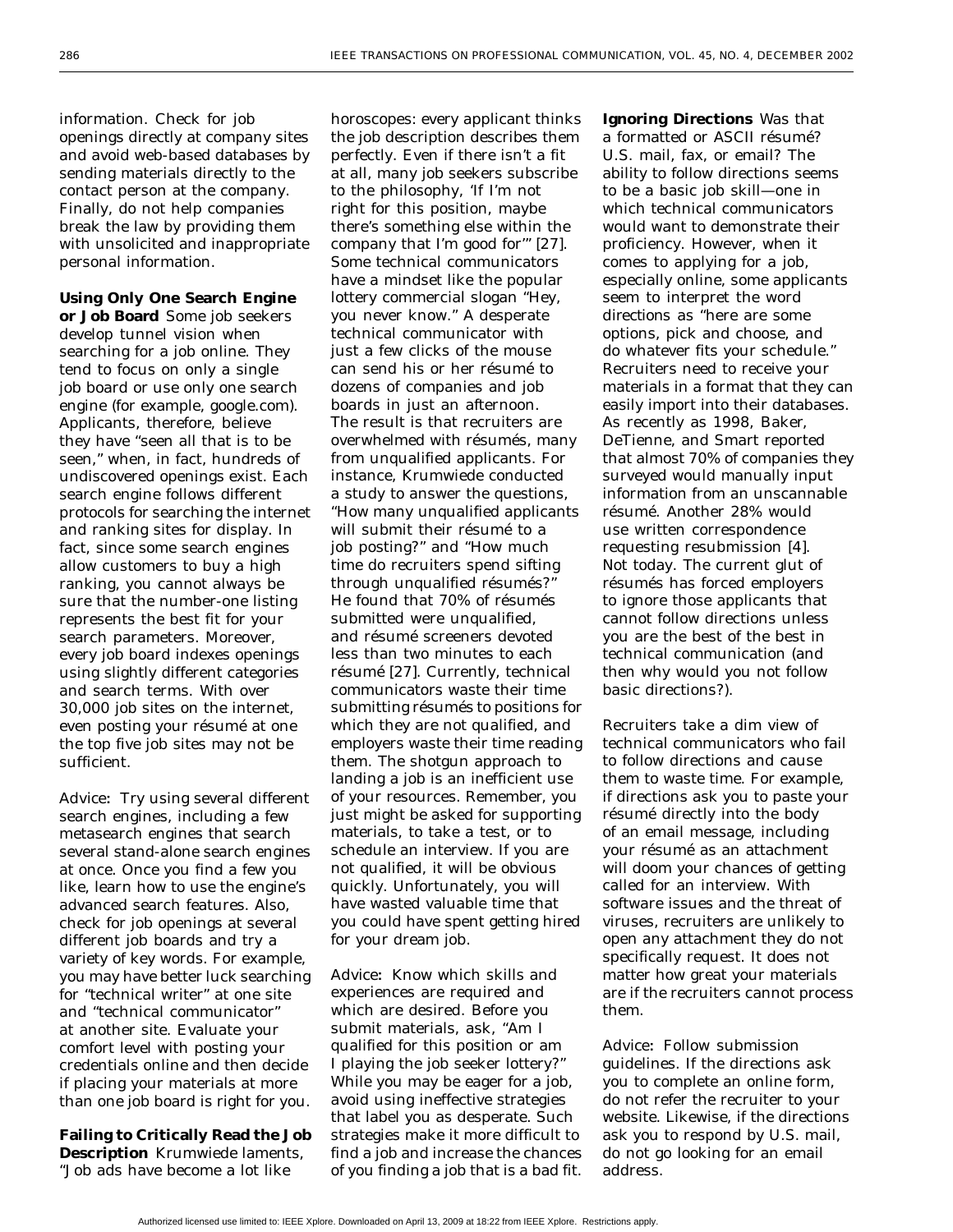# **Letting Fancy Design Overshadow Your Content** With traditional paper résumés, anything that departed from standard format slowed recruiters down. That included day-glow paper, colored type, spiraling print, graphics, multiple typefaces and sizes, and résumés designed to look like help manuals. Recruiters today want to be able to extract the information they need in the quickest time possible.

Nothing has changed now that technical communicators are preparing online job materials, except HTML and multimedia tools provide even greater temptations. Alexander states, "Recruiters say they don't like résumés created with … HTML because the format takes too long to read. Also, the use of links requires that a recruiter go to the trouble of visiting a Web site to see information that should have been included in the résumé" [18]. HTML résumés also cause problems when they are imported into text-only database since the HTML code is lost. Similarly, animation, sound effects, and music are more likely to distract readers than help demonstrate your leading-edge technical skills. Finally, recruiters will rarely take the time to download special plug-ins and media players to view your online résumé.

*Advice***:** Keep it simple. Make it easy for readers to navigate your résumé. Use descriptive headings typically used in the technical communication field. Use your résumé to demonstrate your understanding of business conventions and your ability to clearly communicate. Rely on a professional portfolio (print or online) to provide examples of your leading-edge skills (see [28], for a discussion on portfolios).

**Making False Claims** The ease of posting anonymous résumés on the internet has induced some technical communicators to inflate

or misstate their credentials. While this has always been a problem with traditional print job-search materials, the problems seems to be compounded by the relative anonymity afforded by the internet. Recruiters have no way of ascertaining the authenticity of online materials. Applicants claim that they have "in-hand" certifications, degrees, and training they are currently completing or plan to complete in the future. Some technical communicators use keywords that do not accurately describe their skills but that they think prospective employers will use to search. They overstate salaries and employment experience. Burned by résumé fraud, more and more companies are prescreening applicants, checking backgrounds, contacting references, administering tests, and quizzing candidates during preliminary interviews to make sure a technical communicator's responses match what was submitted.

*Advice***:** Tell the truth. It is OK, as Carliner recommends, to show some discretion by presenting your credentials "in a way that calls attention to your assets and deflect attention from your perceived liabilities" [29, p. 22]. Just do not be dishonest. You may get an interview through fraud but you will waste your time, damage your reputation, and ensure that you will never work for that company.

#### **Thinking Online Submissions are Informal** Recruiters are

dismayed at the frequency of spelling and grammatical errors on materials received. While this may seem like another old problem, the problem is getting worse. With over 1.4 trillion email messages sent from North American businesses in 2001 [30], many email messages tend to be informal and sloppy. For example, emails often lack punctuation and proper capitalization, include spelling errors, use emoticons (for example, a smiley face), and

rely on informal abbreviations (for example, TIA for Thanks in Advance). Some technical communicators treat electronic submissions of job materials in a similar manner. Careless errors, even in email messages or online forms, can hurt an applicant's chances of being hired.

*Advice***:** Treat all correspondence (print and electronic) with a prospective employer as business correspondence. As such, materials should adhere to standard business conventions and etiquette. That means you need to carefully compose, edit, and proofread all materials before sending them. As a technical communicator, you will be held to an even higher standard. Resist the urge to send off a hasty reply to a follow-up message from a recruiter. Instead, you should take a moment to compose a message that presents your skills in the best possible light.

**Forgetting the Cover Letter** Like so much of the online job-search process, cover letters seem to be in transition. Do you need them or not? Do employers actually read them? Baker, DeTienne, and Smart report a study by Accoutemps that revealed that 60% of 150 executives surveyed believe a cover letter is as important as a résumé [4]. However, they also found in their own study that the majority of firms do no enter cover letters into their databases. The employers and recruiters I have talked to recently offer mixed views of the subject of cover letters. On the one hand, some admit they do not read them and, therefore, do not care if applicants include them. On the other hand, some find well-written cover letters very useful. Drake argues in an *Intercom* article that a cover letter provides applicants with an opportunity to accomplish three objectives:

- To state your reasons for writing and introduce yourself.
- To promote yourself and what you can do for the company.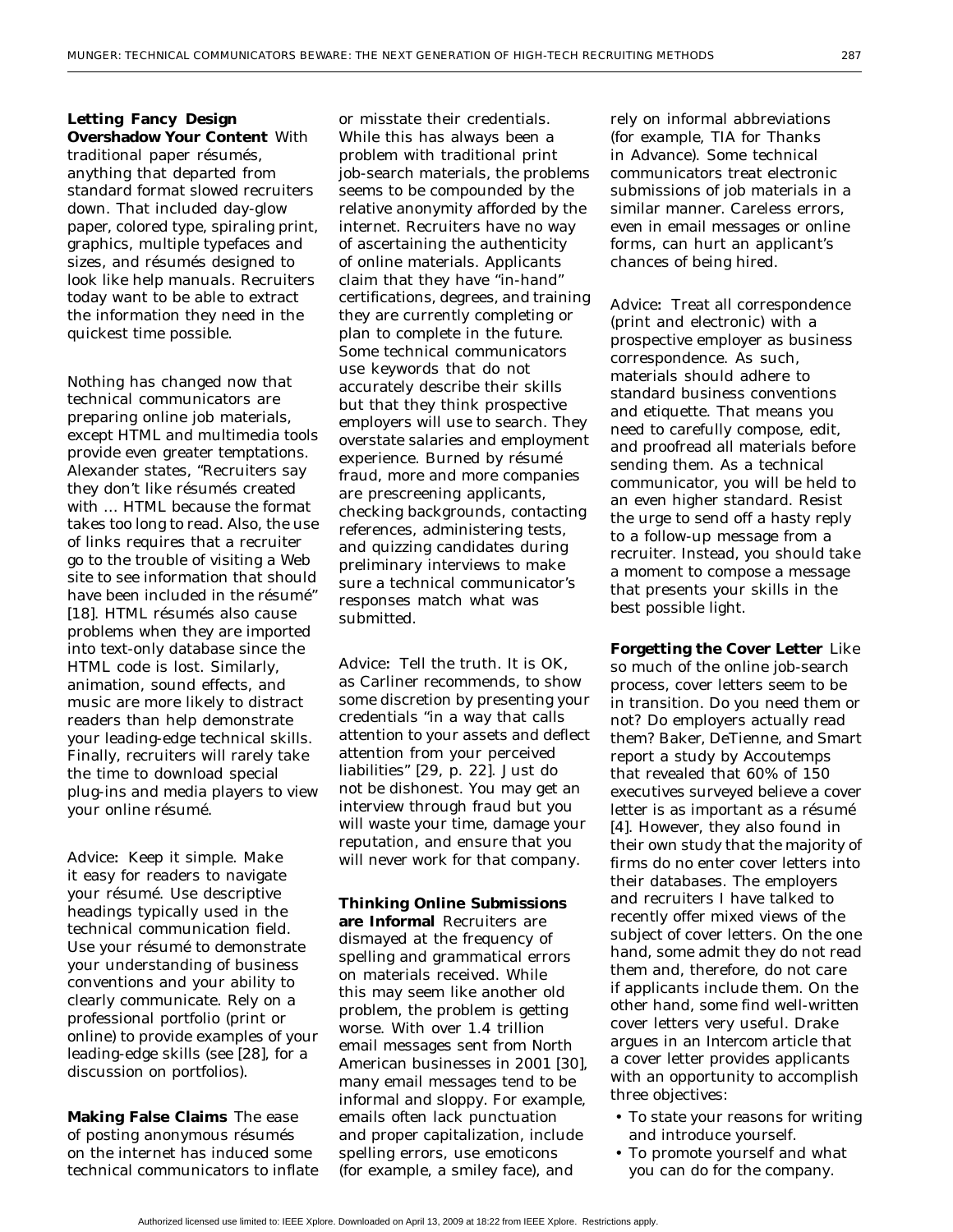• To state what you would like to happen next. [31].

In short, cover letters allow you to "tell the reviewer … in more than one way how you are going to use your technical communication, project management, and business development skills to contribute to the bottom line" [32, p. 10].

*Advice***:** Include a cover letter, if possible. If the online submission option you are using such as an online form or profile does not provide space for a cover letter, you can omit it. However, if you are submitting your materials via email and the directions do not specifically tell you to not submit a cover letter, include a brief cover letter. Many employers still expect and read cover letters. Finally, take time to write an effective and error-free letter. A poorly crafted letter can seriously hurt your chances even though you may seem to have the required qualifications.

# **Overlooking the Details**

Technical communicators seeking jobs online are trying to do too much, too quickly. In the rush to get their materials out to the most recruiters in the shortest time possible, some technical communicators fail to attend to the details that often make the difference in a tight job market. Besides not following submission guidelines, applicants email their materials to hundreds of recruiters in one email with all the recruiters' names displayed in the "To:" field. Another example of technical communicators' lack of attention to detail is using a generic file name such as "résumé.doc." Imagine the trouble recruiters have sorting through hundreds of such files. Some applicants send files infected with viruses.

Details make a difference. When submitting materials via an email message, technical communicators often fail to take advantage of the space seen first by many recruiters: the subject line in an email message. Unfortunately,

some technical communicators leave the subject line blank and offer busy recruiters swamped with 1000 replies little incentive to open their message. More typically, technical communicators include generic phrases such as "Résumé" in the subject line. From a marketing perspective, this is a disaster.

*Advice***:** Demonstrate your attention to detail and awareness of your reader's needs by attending to details such as the following:

- Keep your virus protection software current.
- Make sure only the recipient's name appears in the "To:" field.
- Use the subject line in your email message to provide a snapshot of your skills. An example for a software documentation position would be "Doc. Specialist/5 Yrs. Exp./MA TechComm/C++/US."
- Use informative labels (e.g., R\_Munger\_Résumé.doc) for your electronic materials.
- Send your materials only once. If you change your résumé, updates are acceptable if you do so infrequently and properly identify materials as updated.
- Get a separate email account for your job search. Make sure your email address is appropriate. WriteStud@mymail.com may not make the best first impression.
- Avoid typos when entering information directly into an employer's online form by first writing the material in a word-processing program. Use the spell check feature, save it as text only, and then paste the information into the form.
- Avoid awkward line breaks in material placed into email messages by limiting each line to no more than 65 characters.
- Help recruiters get your materials in the right job-specific folder by including any requested job codes (often placed in the subject line of an email submission).

**Thinking Job Search Ends With Your New Job** Of course, you

should keep updating your résumé and maintaining your network circle even after you start a new job. You never know when your position might be eliminated. However, online job searches have created a number of additional tasks to be completed once a technical communicator secures a new job. One problem with posting your résumé online is that you lose control of it. Even though you may be off the market, your résumé may still be making the rounds thanks to unscrupulous headhunters and roving spiders. Your boss may get your résumé months after you have been hired. Now you have the awkward task of explaining that you are happy with your position and not looking for another job.

*Advice***:** After the euphoria of getting hired wears off, take a few moments to check whether you have the option of removing outdated résumés. At the very least, date your résumé. Finally, do not end your search efforts when you receive a phone call offering you the job. Many things can happen (most of them bad) between the offer and your first day on the job.

# **A FINAL CONSIDERATION**

An even bigger mistake, perhaps, than all of the ones I discussed above is the mistake of thinking that a successful job search consists solely of posting your résumé on several job boards. Posting a résumé online is just one of many activities a technical communicator must be doing while searching for a job. Richard Bolles, author of *What Color is Your Parachute?*, states that "for every 1,470 résumés sent floating around 'out there' by various job-hunters, only one job offer is made and accepted" [33]. He offers an even more sobering statistic regarding job boards:

*Less than one half of one percent, if the job you are seeking is not computer-related; 20 percent if it is. That is: Out*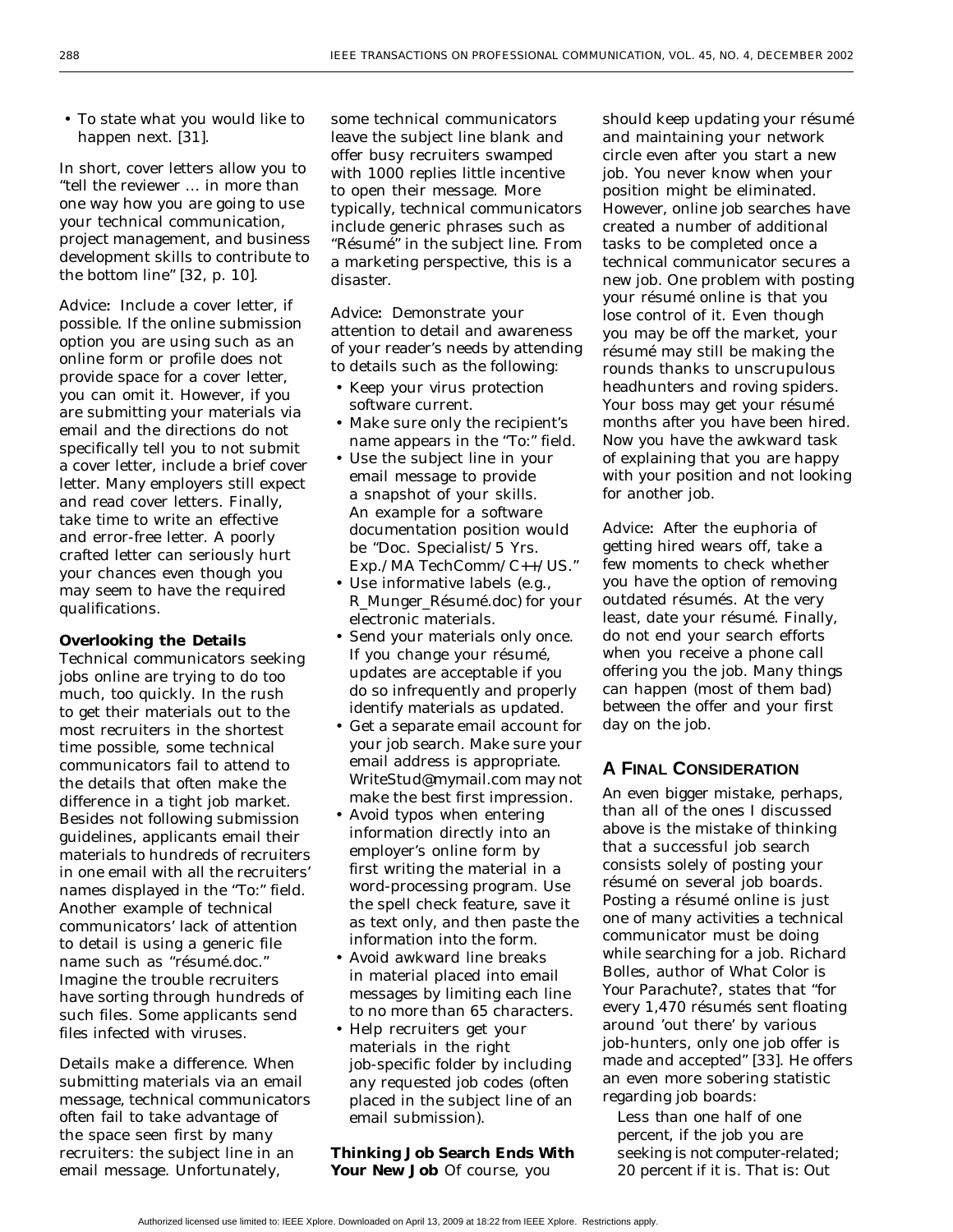*of every 100 computer people who post their résumés on the Internet, 20 of them will find a job as a result. I think 80 will not. And out of every 100 noncomputer people who post their résumés on the Internet, less than 1 of them will find a job as a result. 99 will not* [33]. Finding a job is a full-time endeavor. Once you post your résumé online, you still need to continue researching possible employers, following job leads found in print publications and online, networking face-to-face and online, and updating your skills. Table I lists several sources and

tools for a successful job search. If finding a dream job were as easy as posting your résumé online and fending off the offers, everyone would be happily employed. While the internet has expanded technical communicators' job search strategies, getting hired still takes a lot of time and hard work.

# **REFERENCES**

- [1] P. D. Weddle, *Electronic Résumés for the New Job Market: Résumés that Work for You 24 Hours a Day*. Manassas Park, VA: Impact, 1995.
- [2] J. L. Kenney and T. Morrow, *Electronic Résumé Revolution*, 2nd ed. New York: Wiley, 1995.
- [3] J. Useem, "For sale online: You," *Fortune*, pp. 67–78, July 1999.
- [4] W. H. Baker, K. DeTienne, and K. Smart, "How fortune 500 companies are using electronic management systems," *Bus. Commun. Quart.*, vol. 61, no. 3, pp. 8–19, 1998.
- [5] J. Dash, "Job board 'black hole'," *Computerworld*, vol. 33, no. 46, 1999.
- [6] "Online résumés fall into blackhole," *Computing Canada*, vol. 27, no. 5, p. 25, 2001.
- [7] S. Corsini, "Wired to hire," *Training*, vol. 27, no. 5, pp. 50–54, 2001.
- [8] C. Straub, *Jobsearch.net*. Menlo Park, CA: Crisp, 1998.
- [9] Perception vs. Reality: Jobseeker Behavior Online. iLogos Research. [Online]. Available: https://www.ilogos.com/iLogosJobseekers/secure/medias/Jobseekers\_Summary.pdf
- [10] B. Byfield. (2002) How often is your résumé read on job boards?. [Online]. Available: http://www.raycomm.com/techwhirl/archives/0208/techwhirl-0208-01 172.html
- [11] M. Karp, "Counseling compulsive résumé addiction," Educational Res. Inform. Ctr. (ERIC), ED 456 374, 2001.
- [12] G. Gallop-Goodman, "You've got résumés," *Amer. Demographics*, vol. 23, no. 1, p. 26, 2001.
- [13] Global 500 Website Recruiting 2002 Survey. iLogos Research. [Online]. Available: https://www.ilogos.com/iLogosReport2002/secure/medias/Global500\_2002Survey.pdf
- [14] D. Lefkow. Is your online recruiting scalable?. Electronic Recruiting Exchange. [Online]. Available: http://www.erexchange.com/Articles/default.asp?CID={B2D65E8B-2571-4C67-8011-8025B4742A78}
- [15] K. Bedore. Online recruiting evolves. Electronic Recruiting Exchange. [Online]. Available: http://www.erexchange.com/Articles/default.asp?CID={56A37134-EFF4-43CA-A276-18EF4AA16E66}
- [16] L. Mizell, "Résumés and Rorschach tests: Using high-tech recruiting methods to fill job vacancies," *Office Solutions*, vol. 18, no. 9, 2001.
- [17] K. Jones, "Playing with fire," *Kiplinger's Personal Finance Mag.*, vol. 54, no. 4, p. 36, 2000.
- [18] S. Alexander, "Demise of the HTML résumé," *Computerworld*, vol. 34, no. 4, p. 46, 2000.
- [19] *Career Update Newslett.*, vol. 8, no. 1, p. 3, 2001.
- [20] A. Harrington, "Can anyone build a better monster?," *Fortune*, vol. 145, no. 10, pp. 189–91, 2002.
- [21] About WebsBestRésumés. WebsBestRésumés. [Online]. Available: http://websbestrésumés.com/more.html
- [22] J. King, "IS: Point-and-click recruiting falls short," *Computerworld*, vol. 31, no. 6, p. 1, 1997.
- [23] I. Kotlyar and K. Ades, "Don't overlook recruiting tools," *HRMagazine*, vol. 47, no. 5, pp. 97–100, 2002.
- [24] "Executives shy from posting résumés online," *Workforce*, vol. 79, no. 5, p. 25, 2000.
- [25] C. Dillabough, "Job sites fear data protection ruling will scare off applicants," *New Media Age*, p. 1, Apr. 2002.